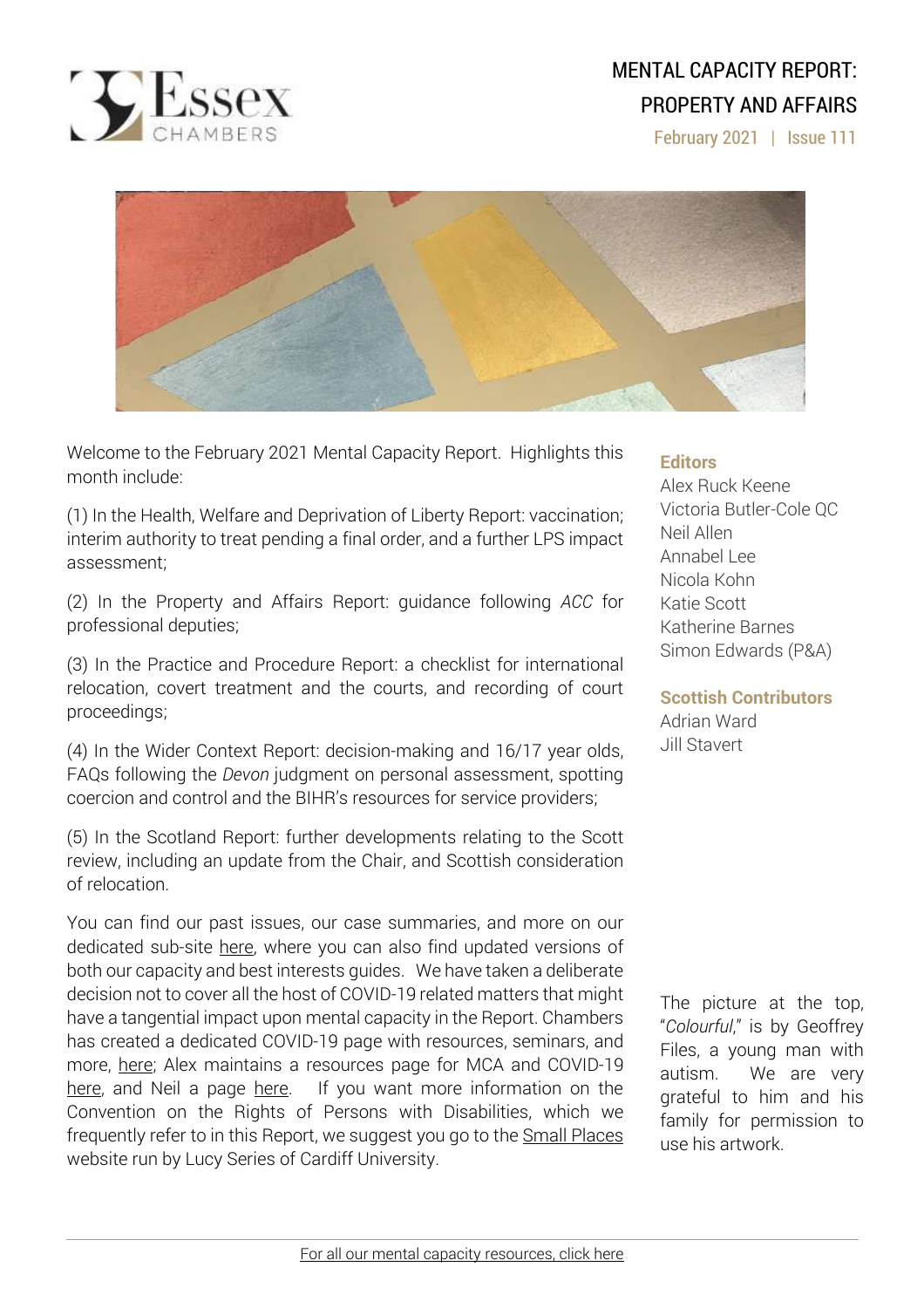## **Contents**

ACC and Others: Guidance for Property and Financial Affairs Deputies [......................................................](#page-1-0) 2

### <span id="page-1-0"></span>ACC and Others: Guidance for Property and Financial Affairs Deputies

The OPG has issued guidance for P&A deputies following the judgment of the Senior Judge in *Re ACC, JDJ and HPP* [2020] [EWCOP](https://www.39essex.com/cop_cases/re-acc-jdj-and-hpp/) 9. In that case the Senior Judge dealt with the issue of what steps a deputy should take before taking legal advice and starting proceedings. Our report of the case can be found [here.](https://www.39essex.com/cop_cases/re-acc-jdj-and-hpp/)

The guidance, available [here,](https://www.gov.uk/government/publications/new-guidance-for-deputies-in-response-to-acc-judgement/acc-and-others-guidance-for-property-and-financial-affairs-deputies-web-version) follows what the Senior Judge said and, as it is admirably succinct, we set out the material parts in full below.

#### *2. Within general authority of property and financial affairs deputies*

*2.1 This is confirmed as including ordinary 'non-contentious' tasks such as property conveyancing, managing leases, business and associated employment contracts, preparing tax returns, taking advice on tenancy liabilities and arranging care.*

*2.2 Paragraphs 1-3 of the Appendix of the judgement outline actions included under the general authority of a deputy.*

#### *3. Outside the general authority of property and financial affairs deputies.*

*3.1 Specific authority is required to conduct litigation on behalf of the protected party except where the contemplated litigation is in the Court of* 

*Protection in respect of a property and financial affairs issue. Deputies can take advice on 'contentious litigation' on a property and financial affairs matter up to receiving a letter of response, but no further.*

*3.2 Specific authority is also needed to use the protected party's funds to reimburse a third party instructed to act on behalf of the protected party. This includes costs incurred by a member of the protected party's family.*

*3.3 A property and affairs deputy has no authority to make decisions that impact exclusively on health and welfare matters, unless stated in the court order. Where such decisions need to be made authorisation must be sought from the court.*

*3.4 Litigation for Continuing Health Care funding appeals, and Education, Health and Care Plans require authorisation from the court, as these fall outside the scope of authority of a finance and property affairs deputy.*

*3.5 Where OPG becomes aware of any unauthorised actions, it will refer the deputy to apply to the court for retrospective authorisation. If under OPG's supervisory role, we find a deputy has not been compliant, then we will refer the matter to the court to decide what is proportionate.*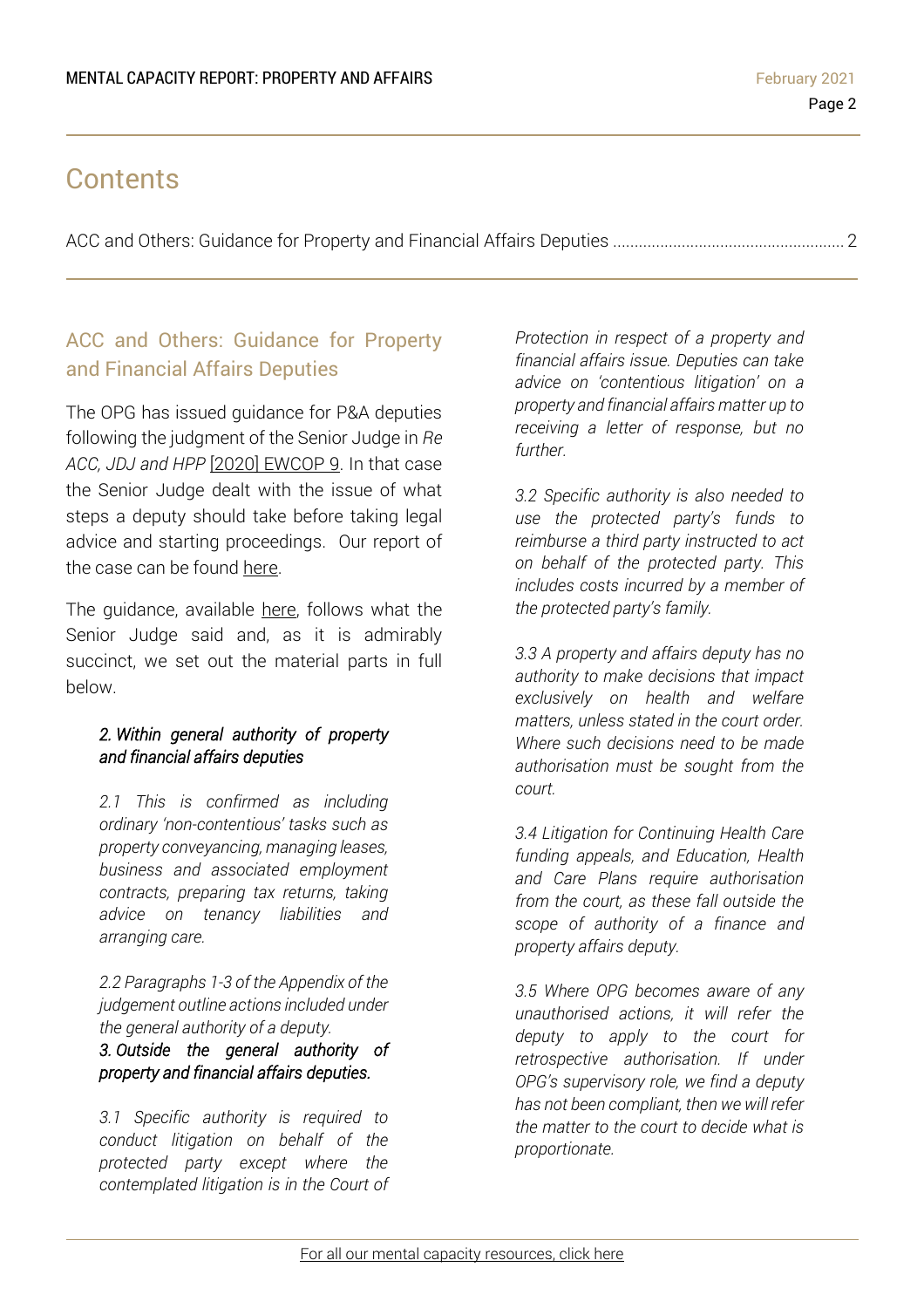#### *4. Prospective deputies*

*4.1 Prospective deputies should consider whether there is a potential need to instruct someone else to provide advice or carry out legal tasks at the time they apply to be appointed. If their own firm provides the service and they wish to instruct them, they should include a request for specific authority to do so, subject to a specified costs limit, with their initial application. The court will decide on whether this is in the client's best interests, the period of the authorisation, and the level of expenditure.*

*4.2 Where a prospective deputy has been granted authority to instruct someone else, but not specific authority to instruct their own firm, the deputy must obtain three separate quotations from appropriate providers, one of which can be from their own firm. The deputy should then make a best interests decision as to which provider best meets the needs of the client, and if they still wish to instruct their own firm should make an application for specific authority if the anticipated costs are in excess of £2,000 plus VAT.*

#### *5. Existing deputies*

*5.1 The judgment makes it clear that there is a continuing expectation that deputies will consider, in detail, the limits of their own specific authority and address any potential conflicts of interest. Authorisation from the court is required for all on-going and future work which falls outside of the authority of the deputyship.*

*5.2 Deputies will be expected to apply to the court for authorisation in any cases where projected costs exceed £2000 plus VAT.*

*5.3 The deputy should make a proportionate decision in instances where obtaining three quotations would cost more than the proposed work. In such cases the deputy must detail their decision in the annual report.*

*5.4 There may be some instances where it is not possible to obtain three quotations. In this case, OPG will take a proportionate approach and consider whether to refer the matter to court.*

*5.5 OPG expects deputies to have made the appropriate application for authorisation by 1 April 2021. Deputies will be expected to apply to the court for retrospective authorisation where the provision of services to a client may constitute a conflict of interests, and costs have exceeded £2000 plus VAT, in any case occurring or ongoing since the release of the judgment.*

*5.6 OPG does not envisage the need for deputies to make applications for retrospective authorisation in any cases completed prior to the release of the judgment, but this will be considered on a case by case basis to ensure that the best interest of the protected party are being met.*

*5.7 OPG's position is that these guidelines extend to any situation where a deputy is considering the procurement of services for a client which may include provision from the deputy's own firm and hence constitute a potential conflict of interest.*

*5.8 If a deputy believes that urgent action is needed to protect a client's interests, they may proceed at their own risk and*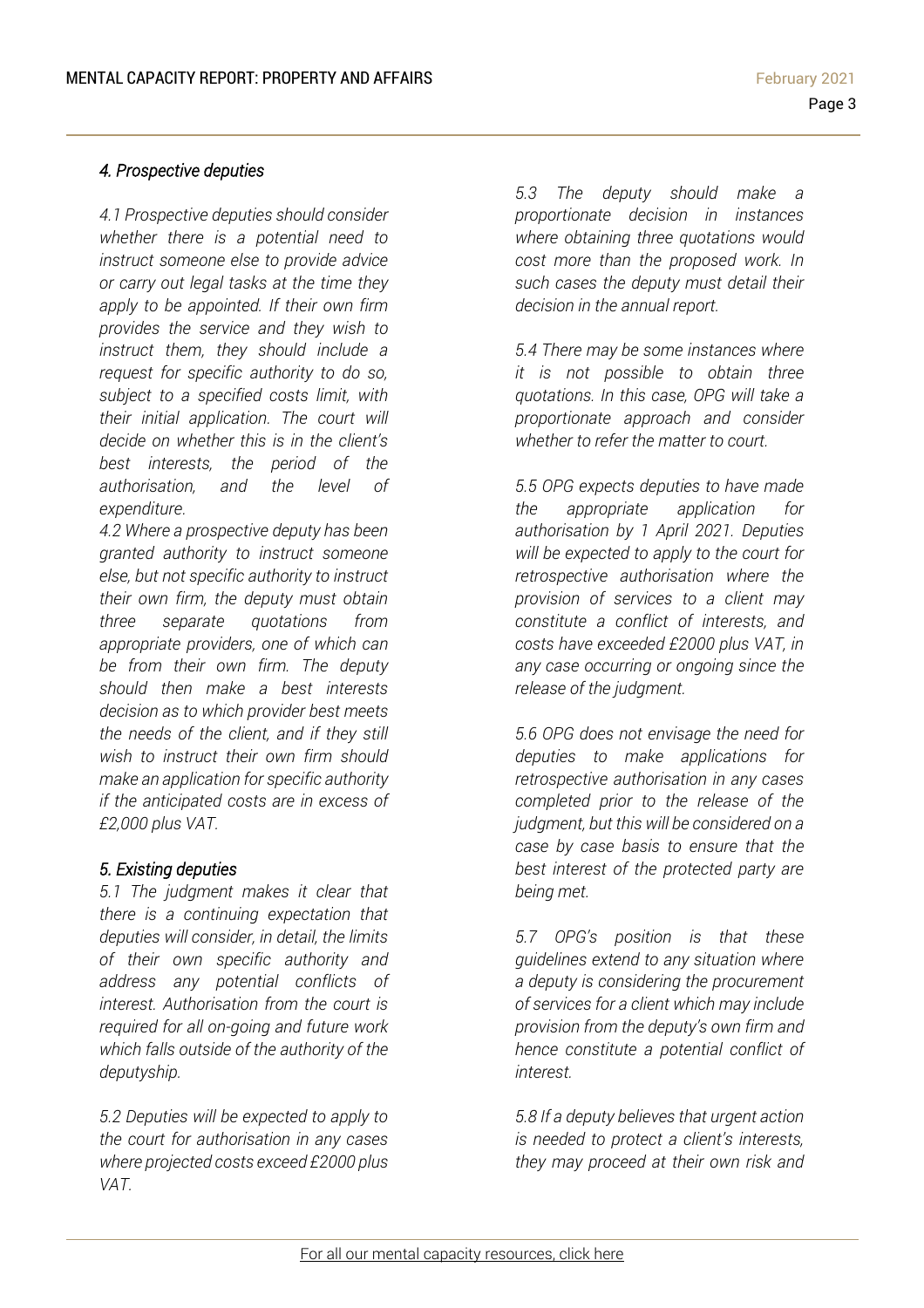*make an application to the court for retrospective authorisation.*

*5.9 The judgment states that in welfare matters, other authorities may be better placed to act, such as local authorities and the NHS, who do not need court authorisation to carry out urgent work outside of the scope of deputyship. The deputy will need to consider whether they can ask someone else to handle the welfare issue and refer the issues to those agencies.*

#### *6. OPG's role in relation to this Judgment*

*6.1 The Public Guardian, supported by the OPG, has a statutory duty to supervise all deputies appointed by the Court of Protection. When we ask deputies to report to us, we will require them to demonstrate that they have the necessary authority to carry out their work.*

*6.2 OPG would expect any decisions made by deputies in relation to this judgment to be outlined in the annual report.*

*6.3 We require applications to have been made in respect of any unauthorised work started or ongoing since the date of the judgment by 1 April 2021. Following this date, action will be taken to address any non-compliance with the judgment which could include OPG making an application to the court.*

*6.4 The judgment states that if a client has capacity to give instructions for litigation work then they can understand the costs involved. This should always be approached on a case-by-case basis with consideration to the client's circumstances.*

Separately, CoPPA, the Law Society, STEP, PDF and SFE have produced their own guidance and flowchart, available [here,](https://www.coppagroup.org/events-and-news/re-aac-guidance-) which HHJ Hilder has reviewed and (whilst not formally endorsed) has made clear she is happy to be circulated.

#### Comment

The mention of prospective deputies in the OPG Guidance brings into question one aspect of practice with which *ACC* and the guidance do not deal. That is the appointment of a deputy in severe acquired brain injury damages cases. This commonly happens after solicitors have been engaged, a CFA entered into with a litigation friend and proceedings issued. Commonly also, the deputy will be from the litigation solicitor's firm. In line with the philosophy of *ACC* and the guidance, should COP ask in such cases for 3 quotations from potential deputies, particularly as the costs of deputyship in such cases are very substantial and not always recovered 100% from the tortfeasor, due, perhaps to contributory negligence or causation doubts?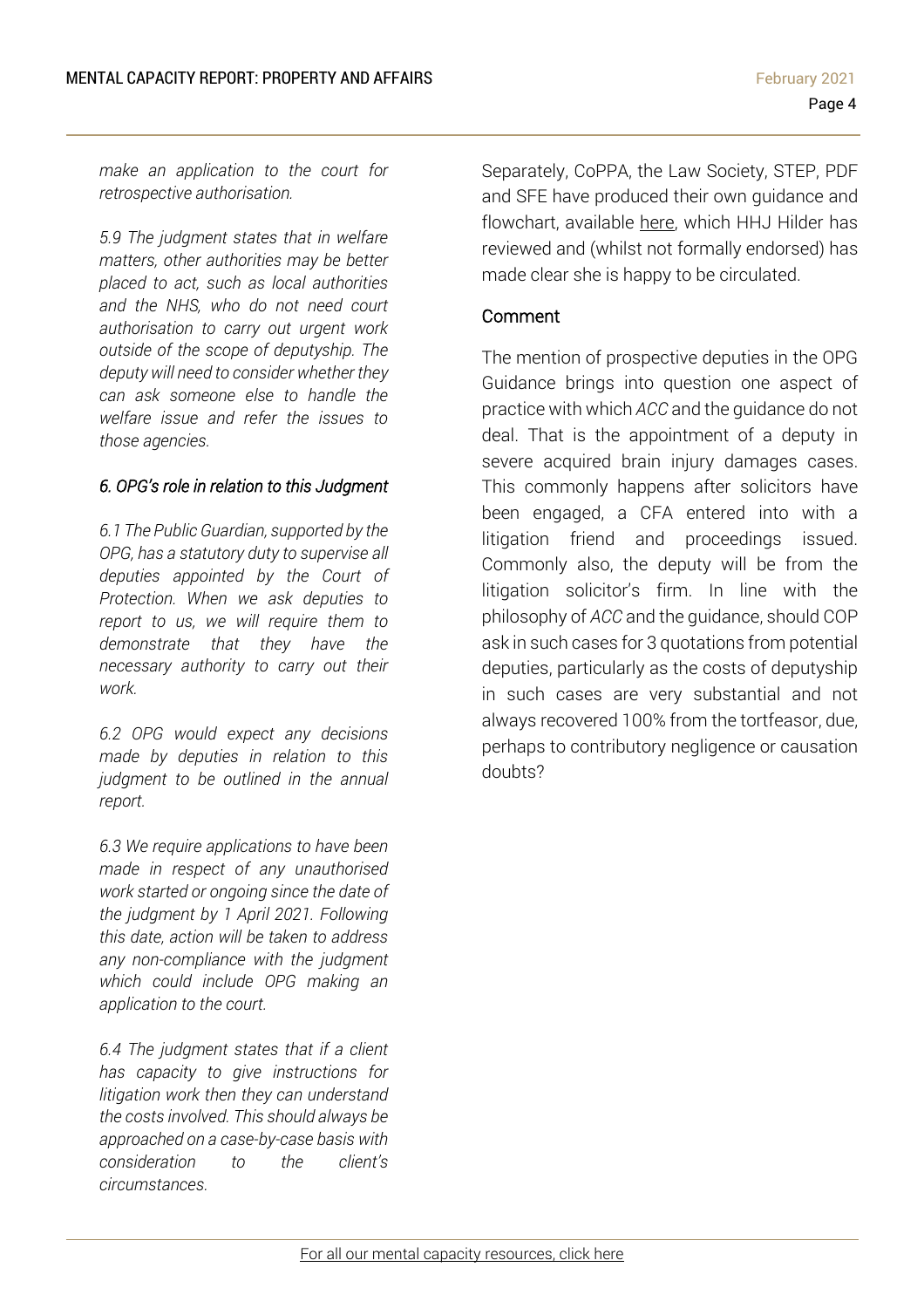### Editors and Contributors







#### **Alex Ruck Keene: alex.ruckkeene@39essex.com**

Alex is recommended as a 'star junior' in Chambers & Partners for his Court of Protection work. He has been in cases involving the MCA 2005 at all levels up to and including the Supreme Court. He also writes extensively, has numerous academic affiliations, including as Visiting Professor at King's College London, and created the website www.mentalcapacitylawandpolicy.org.uk. To view full CV click [here.](http://www.39essex.com/barrister/alexander-ruck-keene/)

#### **Victoria Butler-Cole QC: vb@39essex.com**

Victoria regularly appears in the Court of Protection, instructed by the Official Solicitor, family members, and statutory bodies, in welfare, financial and medical cases. Together with Alex, she co-edits the Court of Protection Law Reports for Jordans. She is a contributing editor to Clayton and Tomlinson 'The Law of Human Rights', a contributor to 'Assessment of Mental Capacity' (Law Society/BMA), and a contributor to Heywood and Massey Court of Protection Practice (Sweet and Maxwell). To view full CV click [here.](http://www.39essex.com/barrister/victoria-butler-cole/)

### **Neil Allen: neil.allen@39essex.com**

Neil has particular interests in ECHR/CRPD human rights, mental health and incapacity law and mainly practises in the Court of Protection and Upper Tribunal. Also a Senior Lecturer at Manchester University and Clinical Lead of its Legal Advice Centre, he teaches students in these fields, and trains health, social care and legal professionals. When time permits, Neil publishes in academic books and journals and created the website www.lpslaw.co.uk. To view full CV click [here.](http://www.39essex.com/barrister/neil-allen/)



#### **Annabel Lee: annabel.lee@39essex.com**

Annabel has experience in a wide range of issues before the Court of Protection, including medical treatment, deprivation of liberty, residence, care contact, welfare, property and financial affairs, and has particular expertise in complex cross-border jurisdiction matters. She is a contributing editor to 'Court of Protection Practice' and an editor of the Court of Protection Law Reports. To view full CV click [here.](http://www.39essex.com/barrister/annabel-lee/)



#### **Nicola Kohn: nicola.kohn@39essex.com**

Nicola appears regularly in the Court of Protection in health and welfare matters. She is frequently instructed by the Official Solicitor as well as by local authorities, CCGs and care homes. She is a contributor to the 5 th edition of the *Assessment of Mental Capacity: A Practical Guide for Doctors and Lawyers* (BMA/Law Society 2019). To view full CV click [here.](http://www.39essex.com/barrister/nicola-kohn/)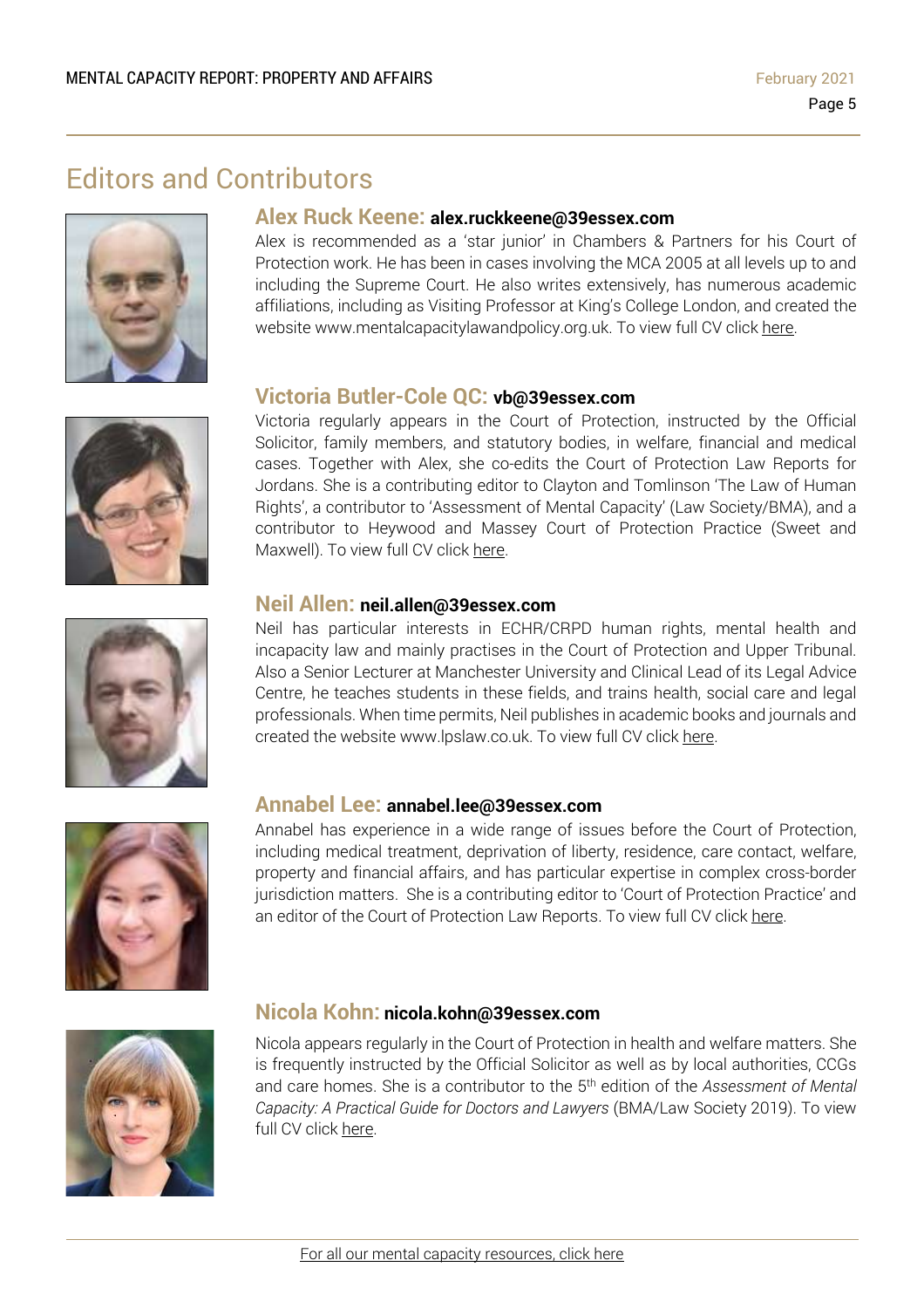

#### **Katie Scott: katie.scott@39essex.com**

Katie advises and represents clients in all things health related, from personal injury and clinical negligence, to community care, mental health and healthcare regulation. The main focus of her practice however is in the Court of Protection where she has a particular interest in the health and welfare of incapacitated adults. She is also a qualified mediator, mediating legal and community disputes. To view full CV click [here.](http://www.39essex.com/barrister/katharine-scott/)



#### **Rachel Sullivan: rachel.sullivan@39essex.com**

Rachel has a broad public law and Court of Protection practice, with a particular interest in the fields of health and human rights law. She appears regularly in the Court of Protection and is instructed by the Official Solicitor, NHS bodies, local authorities and families. To view full CV click [here.](https://www.39essex.com/barrister/rachel-sullivan/)



### **Stephanie David: stephanie.david@39essex.com**

Steph regularly appears in the Court of Protection in health and welfare matters. She has acted for individual family members, the Official Solicitor, Clinical Commissioning Groups and local authorities. She has a broad practice in public and private law, with a particular interest in health and human rights issues. She appeared in the Supreme Court in *PJ v Welsh Ministers* [2019] 2 WLR 82 as to whether the power to impose conditions on a CTO can include a deprivation of liberty. To view full CV click [here.](http://www.39essex.com/barrister/simon-edwards/)



#### **Simon Edwards: simon.edwards@39essex.com**

Simon has wide experience of private client work raising capacity issues, including *Day v Harris & Ors* [2013] 3 WLR 1560, centred on the question whether Sir Malcolm Arnold had given manuscripts of his compositions to his children when in a desperate state or later when he was a patient of the Court of Protection. He has also acted in many cases where deputies or attorneys have misused P's assets. To view full CV click [here.](http://www.39essex.com/barrister/simon-edwards/)



#### **Adrian Ward: adw@tcyoung.co.uk**

Adrian is a recognised national and international expert in adult incapacity law. He has been continuously involved in law reform processes. His books include the current standard Scottish texts on the subject. His awards include an MBE for services to the mentally handicapped in Scotland; honorary membership of the Law Society of Scotland; national awards for legal journalism, legal charitable work and legal scholarship; and the lifetime achievement award at the 2014 Scottish Legal Awards.



#### **Jill Stavert: j.stavert@napier.ac.uk**

Jill Stavert is Professor of Law, Director of the Centre for Mental Health and Capacity Law and Director of Research, The Business School, Edinburgh Napier University. Jill is also a member of the Law Society for Scotland's Mental Health and Disability Sub-Committee. She has undertaken work for the Mental Welfare Commission for Scotland (including its 2015 updated guidance on Deprivation of Liberty). To view full CV click [here.](http://www.napier.ac.uk/people/jill-stavert)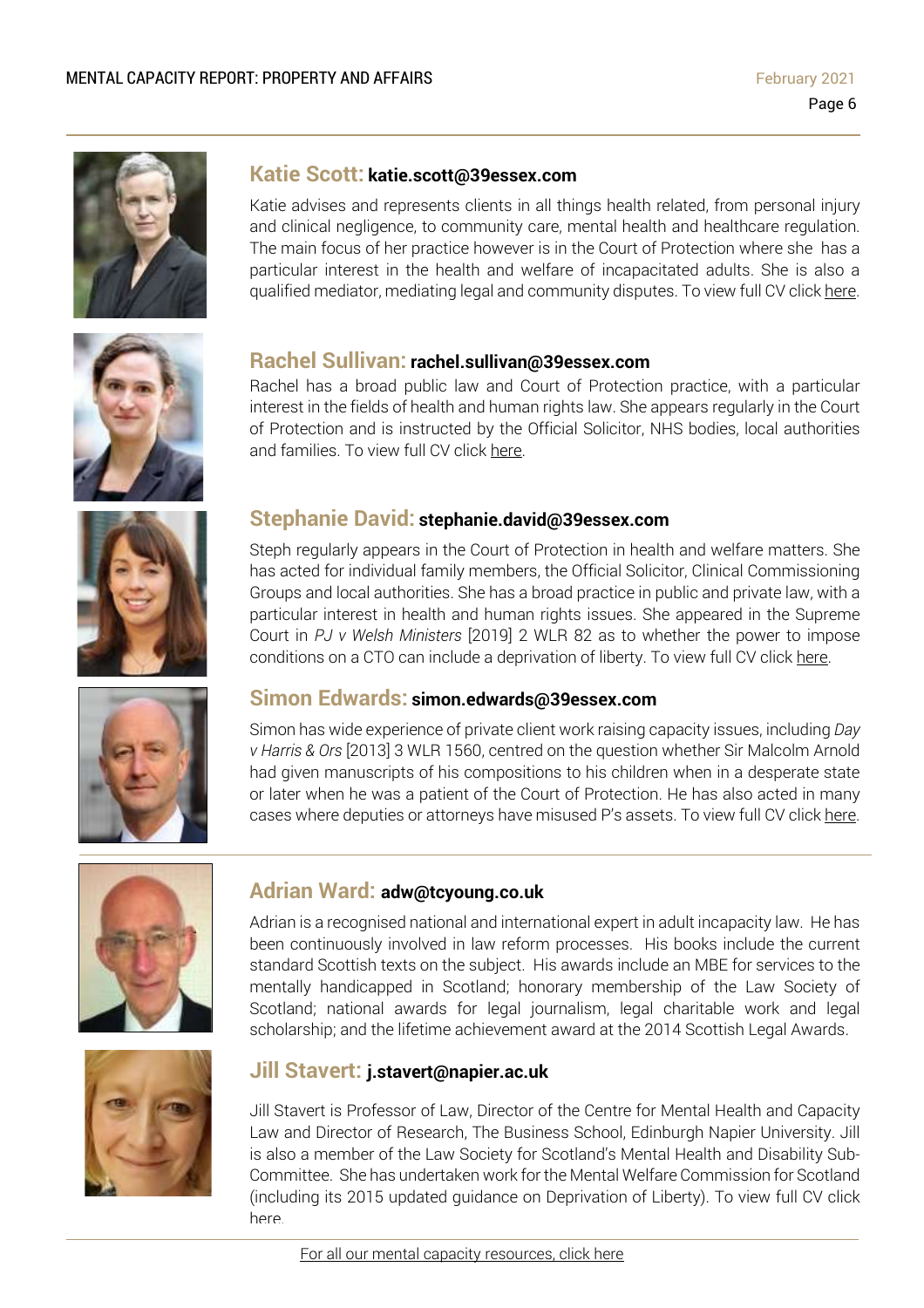## Conferences

Members of the Court of Protection team are regularly presenting at webinars arranged both by Chambers and by others.

Alex is also doing a regular series of 'shedinars,' including capacity fundamentals and 'in conversation with' those who can bring light to bear upon capacity in practice. They can be found on his [website.](https://www.mentalcapacitylawandpolicy.org.uk/)

### **Advertising conferences and training events**

If you would like your conference or training event to be included in this section in a subsequent issue, please contact one of the editors. Save for those conferences or training events that are run by non-profit bodies, we would invite a donation of £200 to be made to the dementia charity My Life Films in return for postings for English and Welsh events. For Scottish events, we are inviting donations to Alzheimer Scotland Action on Dementia.